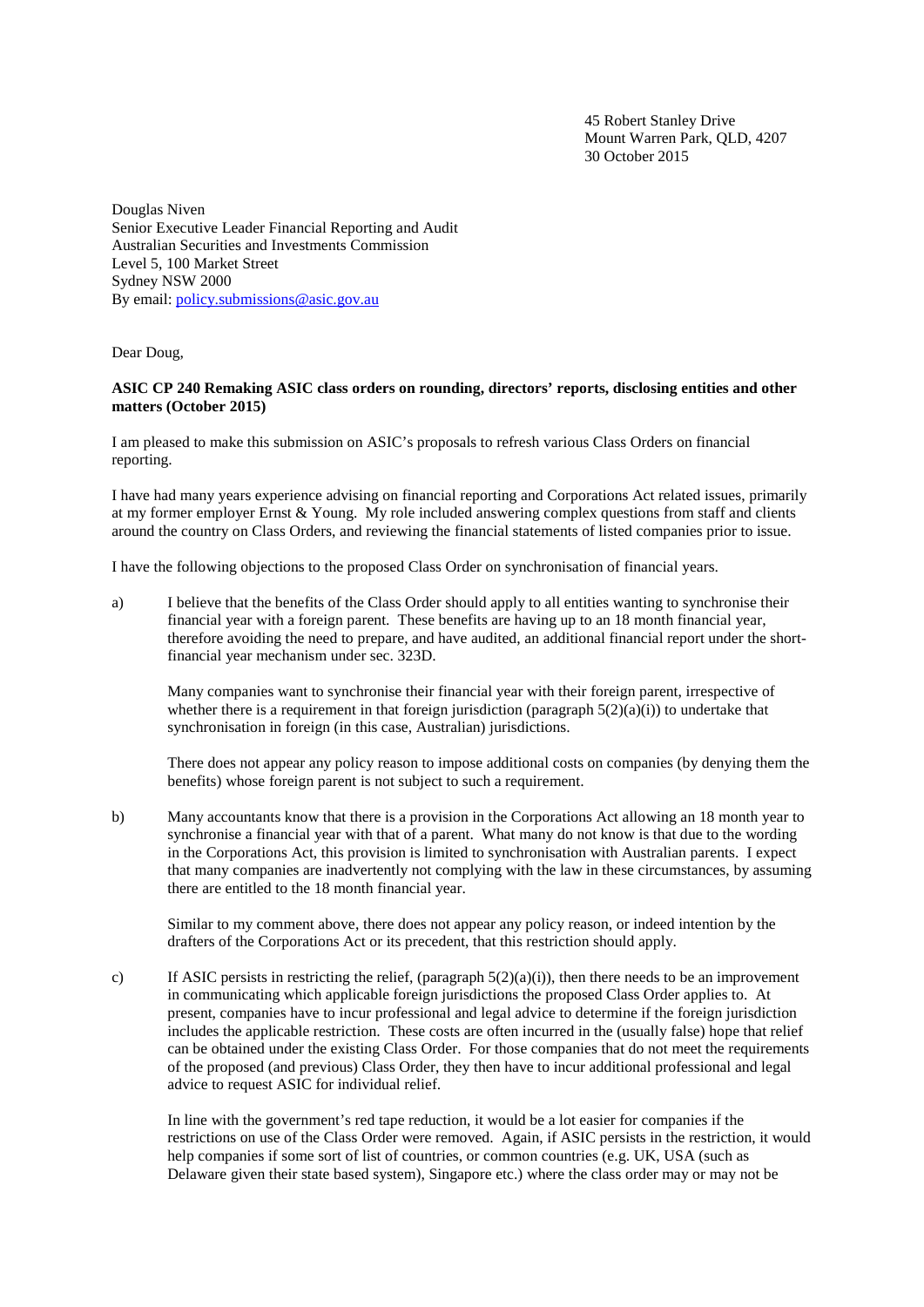applicable. While I acknowledge that ASIC cannot give legal advice, there should be a better way than that operating presently, where companies are unnecessarily incurring costs in a false hope as it appears that very few jurisdictions actually have the applicable synchronisation requirement that is required by the Class Order.

- d) I do not understand paragraph 5(1). I suspect if my suggestion above of removing the restriction as to which companies the proposed Class Order would apply to, this issue would be resolved.
- e) I do not understand why paragraph 5(3) refers to the financial year as defined by the foreign law, of the Australian company, rather than of the Corporations Act definition. In particular, why a solvency declaration should be linked to a foreign law, rather than the Australian Corporations Act.
- f) Paragraph 5(3)(b) appears to unnecessarily restrict the application of the Class Order to proprietary companies with a short financial year, in particular those that would be "large" for 12 months, but "small" if the amounts are measured in relation to a short-financial year, such as 9 months.

There is no similar restriction in the synchronisation provisions for an Australian parent, and there does not appear to be any policy reason why the relief is denied (and additional costs imposed) for companies with a foreign parent.

There also appears to be an additional burden on such companies as they have to undertake a calculation of the notional financial year, but aggregating the amounts for (say) the 9 months for the financial year, and then to determine and add an amount for the last (say) 3 months of the previous financial year.

I note that there are provisions in the Corporations Act requiring financial statements for small proprietary companies. Again, it is not clear the policy reason for imposing these additional costs.

I have no objections to the other proposed Class Orders. I note that the proposed rounding Class Order will remove rounding for the Directors' Report in relation to options issued, and relevant interests in shares and units. I cannot recall specific instances of companies or trusts rounding these amounts anyway.

I have the following suggestions for improvement:

- a) There should be an accompanying document explaining the purpose of each Class Order, similar to what was issued with revised Class orders under ASIC CP233. Such Explanatory Statements were not included with the draft, so it is unclear to me as to whether they are proposed to be issued or not.
- b) Each Class Order, or Explanatory Statement, should include a direct reference to the Class Order it replaces to provide ease of reference to follow the history of the Class Order and its precedents. Existing Class Orders usually have a reference to the Class Order it replaced, and a table of amendments. The Explanatory Statements accompanying the Class Orders reissued under CP233 have such a cross-reference.
- c) In relation to Attachment  $1 -$ Rounding, I suggest a comment or note about comparatives when a company "goes down" in rounding, e.g. from rounding to the closest \$1000, to not rounding. An example is a research and development or mining exploration company that had more than \$10 million in assets last year (e.g. they were cashed up), and now have less than \$10 million (because the cash has been spent). A common question in these (albeit uncommon) situations was whether the previous year comparatives could be "rolled over" with the rounding. While it might seem like common sense to have the same rounding (or lack of it) for both financial years, I still received the question. I note that the proposed Class Order clarifies comparatives when the particular Class order is used.
- d) In relation to Attachment 1 Rounding, the provisions work well for columns of numbers. I did find that companies often had difficulty in dealing with rounding in narratives in which amounts were disclosed. For example, a company rounding to the nearest \$1000, was an amount of \$2,000 disclosed in the narrative meant to represent \$2,000.00 or \$2,000,000.00? Sometimes companies disclosed the amount as \$2,000K for clarity. I have no specific suggestions. Usually, the amount could be worked out, and sometimes it represented \$2,000.00 and other times it was \$2,000,000.00. I note that this confusion would be resolved by XBRL where specification of amounts is more specific.